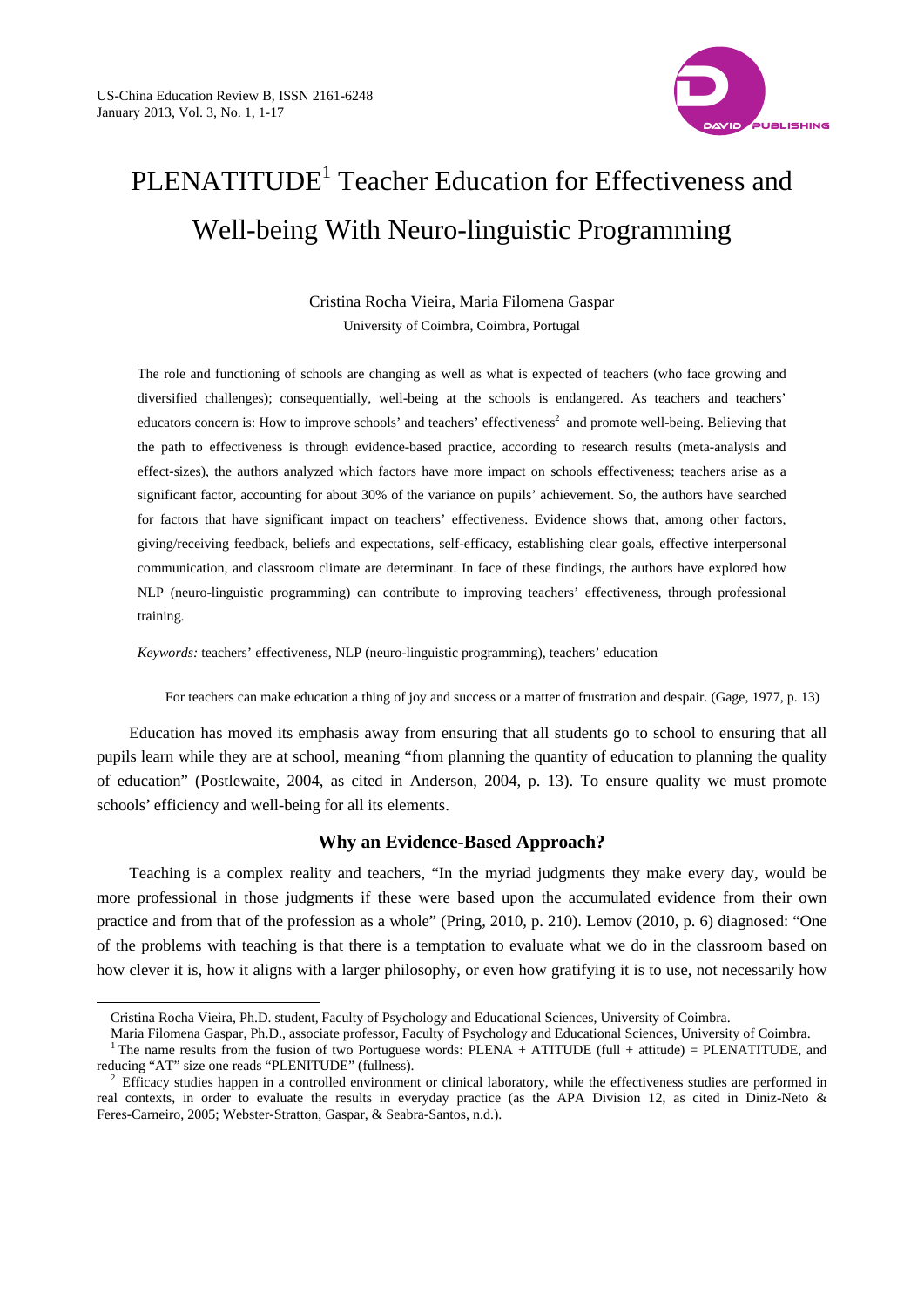effective it is in driving student achievement". The authors agreed with Petty (2009, p. 1) who supported an evidence-based practice, not custom and practice: "People often mistake common practice for best practice, and seem to prefer the comfort of the crowd to thinking for themselves using hard evidence".

Petty (2009) characterized an evidence-based teaching practice; used the methods that work best (the  $20/80$  rule)<sup>3</sup>; understood the learning process (in terms of brain science); and found the problems and fixed them (contextual factors).

Therefore, this authors present as principles of an evidence-based practice (see Figure 1):

(1) The authors need all the evidences to make sound decisions;

(2) It is not enough to know what works, the authors need to know why;

(3) The authors need to find the critical success factors that are failing in their teaching context and fix them;

(4) The authors need to review/monitor their teaching constantly in the light of the evidence.



Figure 1. Evidence-based education model (Wing Institute)<sup>4</sup>.

Summarizing: "We want the truth… (evidence rather than tradition…). The whole truth… (all the evidence…). And nothing but the truth" (Petty, 2009, p. 5). In this framework, Petty (2009) pointed out a road for teachers to promote change in their practices by creating their own evidence: action-research, "theory in use", belief analysis, and feedback gathering about the way they teach.

#### **What Does Research Show Those Works on Enhancing Schools' Effectiveness?**

More than knowing research results, filtering them is required as Hattie (2009, p. 1) stated "In the field of education, one of the most enduring messages is that 'everything seems to work'"; therefore, attention must be focused on what causes difference in a significant way, by using effect-sizes (see Figure 2)<sup>5</sup>. This author pointed as the "hinge-point", the value of 0.40, meaning that only values above that are significant as efficiency indicators.

<sup>3</sup> Twenty percent of what you do makes 80% of the difference, so let us work more smartly, not harder, by concentrating on the factors that make this difference (Petty, 2009, p. 3).

Retrieved from http://winginstitute.org/The-Wing-Institute/Our-Activities/. 5

<sup>&</sup>lt;sup>5</sup> The advantage of using the effect-size method is that effect sizes can be interpreted across tests, classes, times, etc. (Hattie, 2012).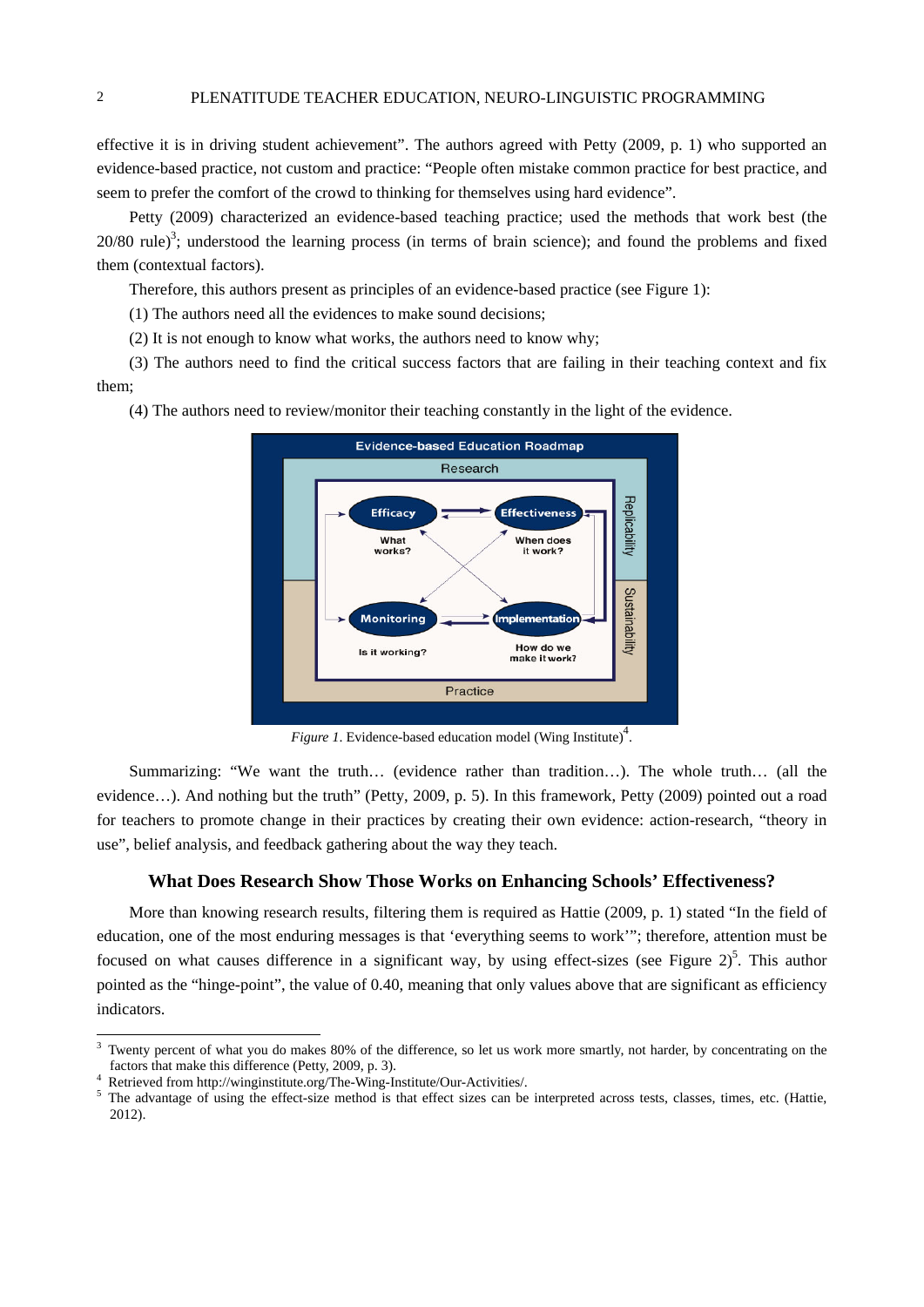

*Figure 2*. Comparing effect-sizes, according to Hattie (Petty, 2009, p. 60).

Table 1

*Effect-Sizes of School Factors on Students' Achievement (Hattie, 2003, p. 4)* 

| Influence                              | Effect size | Source of influence |
|----------------------------------------|-------------|---------------------|
| Feedback                               | 1.13        | Teacher             |
| Students' prior cognitive ability      | 1.04        | Student             |
| Instructional quality                  | 1.00        | Teacher             |
| Direct instruction                     | 0.82        | Teacher             |
| Remediation/feedback                   | 0.65        | Teacher             |
| Students' disposition to learn         | 0.61        | Student             |
| Class environment                      | 0.56        | Teacher             |
| Challenge of goals                     | 0.52        | Teacher             |
| Peer tutoring                          | 0.50        | Teacher             |
| Mastery learning                       | 0.50        | Teacher             |
| Parent involvement                     | 0.46        | Home                |
| Homework                               | 0.43        | Teacher             |
| Teacher style                          | 0.42        | Teacher             |
| Questioning                            | 0.41        | Teacher             |
| Peer effects                           | 0.38        | Peers               |
| Advance organizers                     | 0.37        | Teacher             |
| Simulation & games                     | 0.34        | Teacher             |
| Computer-assisted instruction          | 0.31        | Teacher             |
| Testing                                | 0.30        | Teacher             |
| Instructional media                    | 0.30        | Teacher             |
| Aims & policy of the school            | 0.24        | School              |
| Affective attributes of students       | 0.24        | Student             |
| Physical attributes of students        | 0.21        | Student             |
| Programmed instruction                 | 0.18        | Teacher             |
| Ability grouping                       | 0.18        | School              |
| Audio-visual aids                      | 0.16        | Teacher             |
| Individualization                      | 0.14        | Teacher             |
| Finances/money                         | 0.12        | School              |
| Behavioural objectives                 | 0.12        | Teacher             |
| Team teaching                          | 0.06        | Teacher             |
| Physical attributes (e.g., class size) | $-0.05$     | School              |
| Television                             | $-0.12$     | Home                |
| Retention                              | $-0.15$     | School              |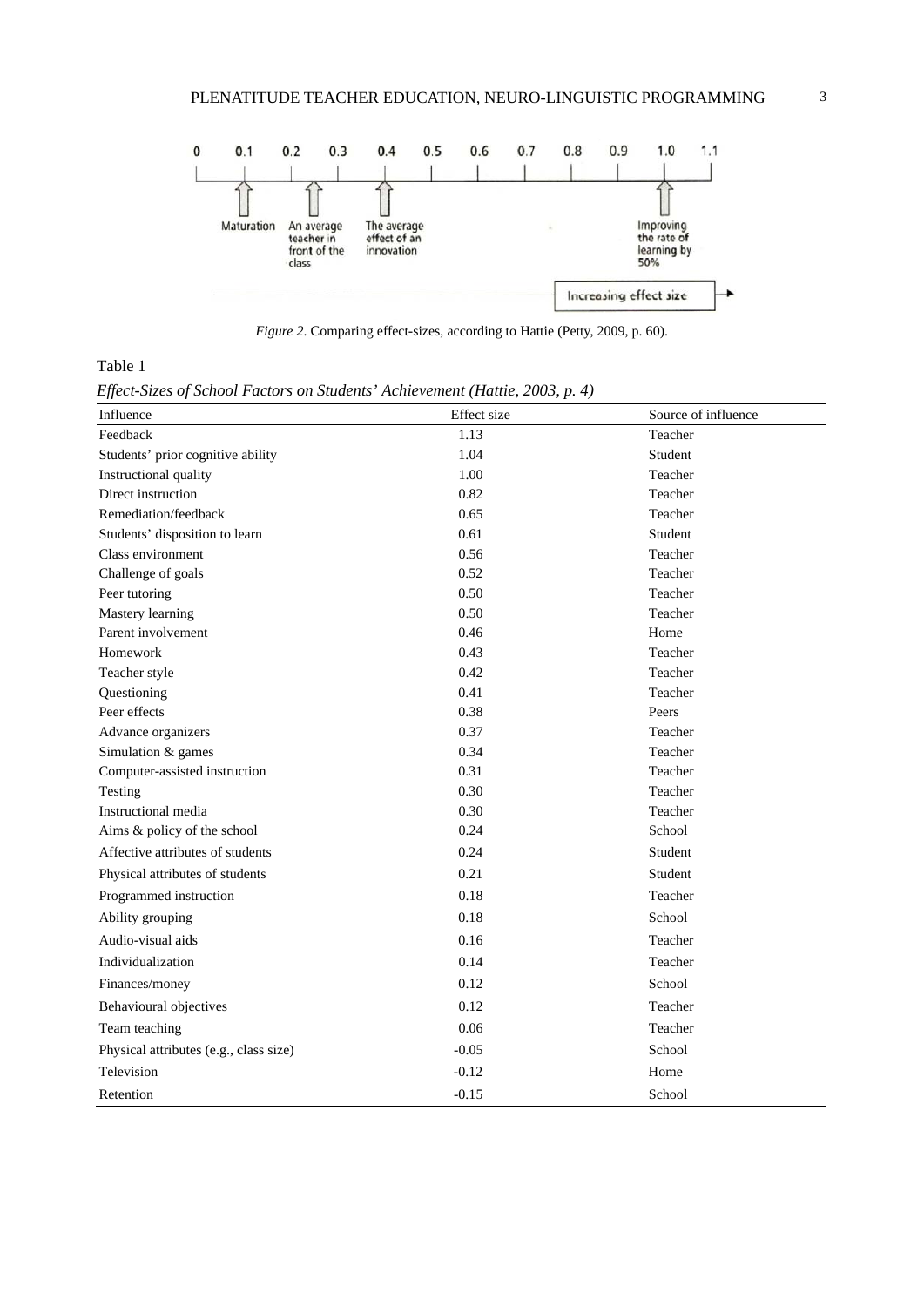Effect-sizes are, indeed, a brilliant source of evidence (Petty, 2009). Hattie (2003), based on hundreds of meta-analysis, has determined the impact of each factor on students' achievement, according to effect-sizes, being teachers' impact weight evident (see Table 1).

TALIS (Teacher and Learning International Survey) Report (OECD, 2009) presented an analytical model of the associated factors of an efficient education which has the following variables: teachers' characteristics (demographic and employment profile); school and classroom characteristics (background); professional development characteristics; teaching practices and beliefs; school evaluation characteristics; teachers' praise and feedback; and leadership style.

#### **Why Is Important to Promote Teachers' and Learners' Well-Being?**

As Hunt, Wiseman, and Touzel (2009) stated, the great challenge for schools is to balance two concerns: develop and implement instructional programs that lead to greater academic success while also support the individual affective needs of their students.

According to Lawson et al. (2010), well-being is important for at least two reasons: (1) Well-being is multi-dimensional and has a wide sphere of influence in people's lives; and (2) Students and teachers bring into schools and classrooms their relationships and states of well-being, all of which have a powerful impact on teaching/learning.

So, although effective teaching primary purpose is to increase academic achievement, two additional points are important (Hunt et al., 2009): (1) The most effective instruction is associated with academic achievement producing positive affective ends; and (2) No instructional strategy or behaviour should be applied for achieving academic gain which results in affective loss.

Weare and Gray (2003) reported the benefits of promoting emotional and social competence and well-being (identified both in literature and on research): improvement in teachers' performance, improvement in pupils' behaviour, increased inclusion, improved learning, greater social cohesion, and improvement to mental health. Matos and Carvalhosa (2001) presented the results of several studies which indicate that: a direct relationship between the perception of a positive school climate and well-being of students (Battistich & Hom, 1997; Samdal et al., 1998, as cited in Matos & Carvalhosa, 2001); a school that promotes a sense of belonging and having support facilitates students' personal and social development and their well-being (Battistich & Hom, 1997, as cited in Matos & Carvalhosa, 2001).

School's population needs to have a sense of belonging. This school connectedness is increasingly identified as significant for enhancing young people's resilience, pro-social behaviour, and learning outcomes (Benard, 2001; Libbey, 2004; Cunningham, 2007, as cited in Roffey, 2008). Connectedness encompasses how students feel at school, their participation and engagement with learning, and the quality of the relationships they experience (Bond et al., 2001; Whitlock, 2006, as cited in Roffey, 2008). There are also studies (as cited in Roffey, 2008) in mental health (Raphael, 2000; Rowling, 2005), anti-bullying initiatives (McGrath & Noble, 2006), and school effectiveness and well-being (Zins et al., 2004). It is linked in the school effectiveness literature with school efficacy (Hargreaves, 2001, as cited in Roffey, 2008), school leadership (Leith & Reihl, 2003, as cited in Roffey, 2008), mental health (McKenzie et al., 2002, as cited in Roffey, 2008), and positive outcomes for students (Putnam, 2001, as cited in Roffey,  $2008$ <sup>6</sup>.

 6 Studies mentioned in this paragraph are as cited in Roffey (2008).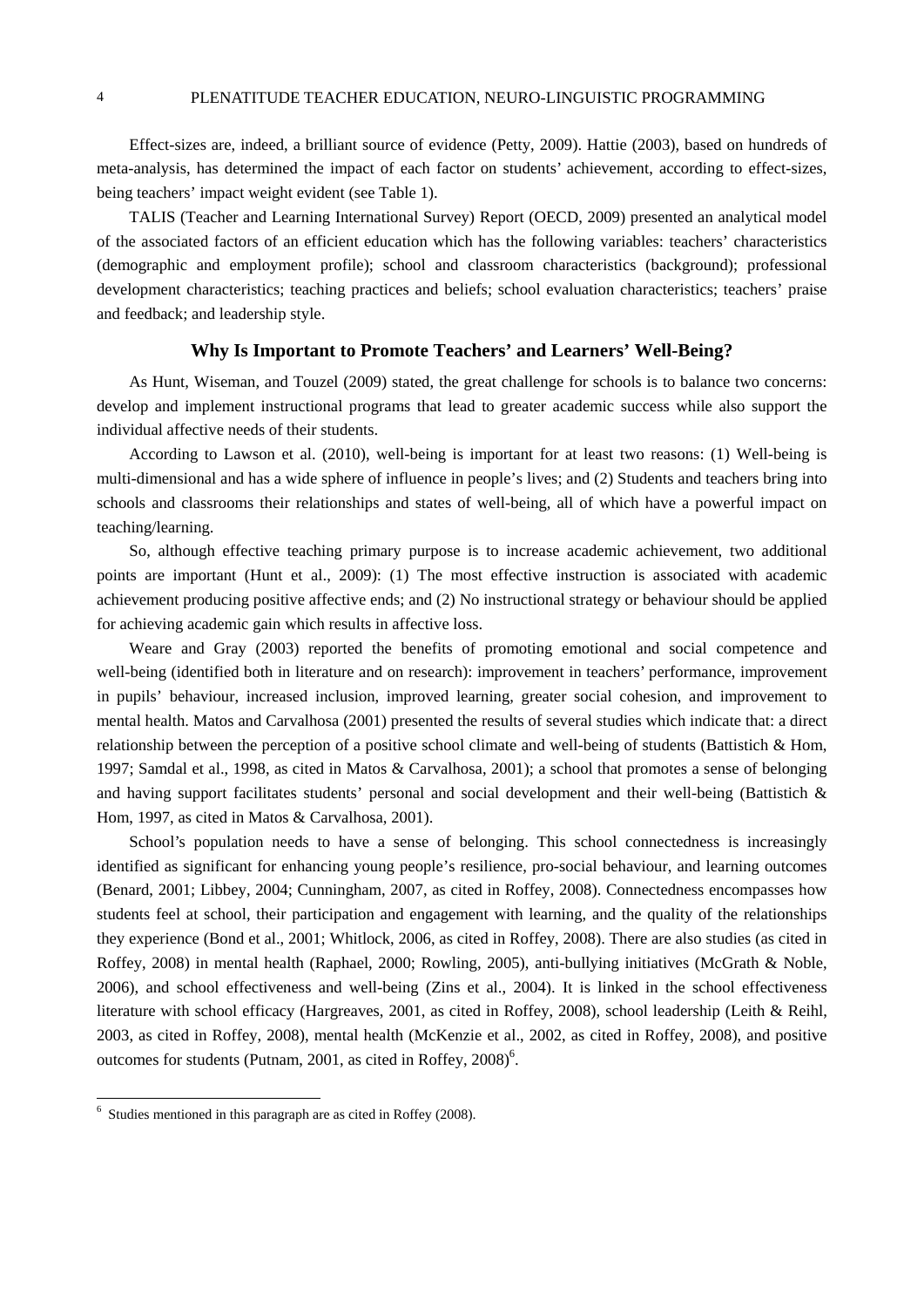Weare and Gray (2003) referred that to promote learning of emotional and social competence school and classroom climate, its key-aspects must be based on and foster warm personal relationships, encouraging positive communication and autonomy and promoting security and clarity.

Teachers' well-being is also important. Weare and Gray (2003) identified teachers' behaviour and attitudes as a main factor which determines how efficiently pupils learn emotional and social competences and experience emotional and social well-being. Therefore, teachers' needs must be taken into account and met in order to promote their well-being; professional development should contribute.

## **How Important Is Teachers' Effectiveness?**

Being teachers, "The greatest influence on students' achievement over which we can have some control" (Hattie, 2012, p. 22), we need to ensure that this greatest influence is optimized to have powerful positive effects on our pupils (Hattie, 2003) (see Figure 3).



*Figure 3*. Percentage of achievement variance (Hattie, 2003, p. 3).

Research shows that differential teachers' effectiveness is a strong determinant of differences in students' learning, far outweighing the effects of differences in class size and class heterogeneity, being the impact of teachers' effectiveness (or ineffectiveness) additive and cumulative (Anderson, 2004, p. 20).

Researchers have always wanted to list the characteristics of an effective teacher, promoting extensive research in this direction<sup>7</sup>. Being teachers' characteristics relatively stable traits that are related to and influence the way teachers practice their profession, Hay McBer (2000, as cited in Anderson, 2004) identified 12 teachers' characteristics organized in four clusters:

- (1) Professionalism—commitment, confidence, trustworthiness, and respect;
- $(2)$  Thinking/reasoning—analytical thinking and conceptual thinking;
- (3) Expectations—drive for improvement, information seeking, and initiative;

 $(4)$  Leadership—flexibility, accountability, and passion for learning.

Burden and Byrd (2007, as cited in Hunt, Wiseman, and Touzel, 2009) suggested that the most essential effective teachers' characteristics may be placed into three categories:

- (1) Knowledge—professional, pedagogical, and pedagogical content;
- $(2)$  Skills—to use their knowledge efficiently;

 $\overline{a}$ 

(3) Dispositions—values, commitment, professional ethics, beliefs, and attitudes.

<sup>7</sup> Perrott (1982) presented several lists of criteria, produced by educational researchers, with effective teachers' characteristics since 1960.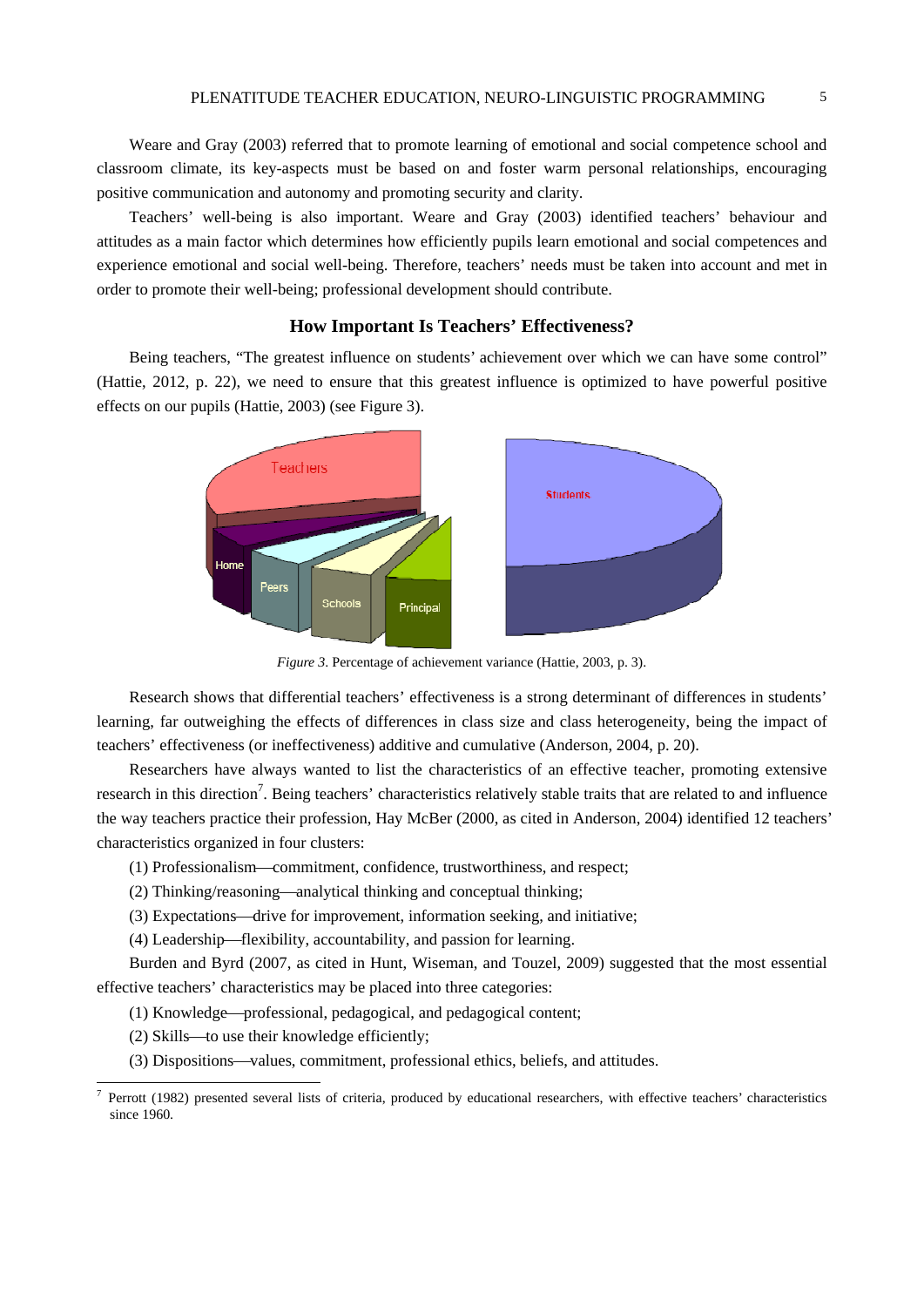Petty (2009) described expert teachers as those who set challenging goals, have very deep understanding of teaching and learning, monitor learning and provide feedback, and structure effective teaching in high-stakes exams. Hattie (2003) made the distinction between experienced teachers and expert teachers, claiming teachers' expertise/efficiency can be promoted according to the categories presented in Figure 4.



Hattie (2009) stated that, summarizing, what works is: define a challenging goal, get the students to work in that direction, and give them feedback of what they have already achieved.

According to TALIS (OECD, 2009), two variables are important pre-conditions for teachers' professional success: teachers' self-efficacy and classroom climate. Portugal has negative indices in these variables: teachers' self-efficacy (-0.08) and classroom climate (-0.39), being TALIS average 0.00 on both. The same report refers that teachers' practices and beliefs have a significant impact on these two variables.

#### **How Is Self-efficacy Sense Related to Teachers' Effectiveness?**

Self-efficacy perception is a construct related to teachers' beliefs and influencing their accomplishments (Ashton, 1984; Tavares et al., 2003, as cited in Castelo-Branco, 2006). Teacher's self-efficacy sense, according to Denham and Michael (1981, as cited in Castelo-Branco, 2006), contributes in a significant way to the perception that teacher has of his/her practice and students' achievement.

Self-efficacy perception is a fundamental human conduct construct, since when someone believes and develops self-perceptions of capabilities, and creates the path to achieve objectives. Bandura (1986, as cited in Castelo-Branco, 2006) stated that personal efficacy self-perceptions constitute the best predictors for involvement and persistence in different tasks, explaining three dimensions of tasks confronting:

 $(1)$  The first dimension—self-efficacy perceptions that determine whether a behaviour is started or not;

(2) The second dimension—experiences of self-efficacy that determine the amount of effort expended on a task;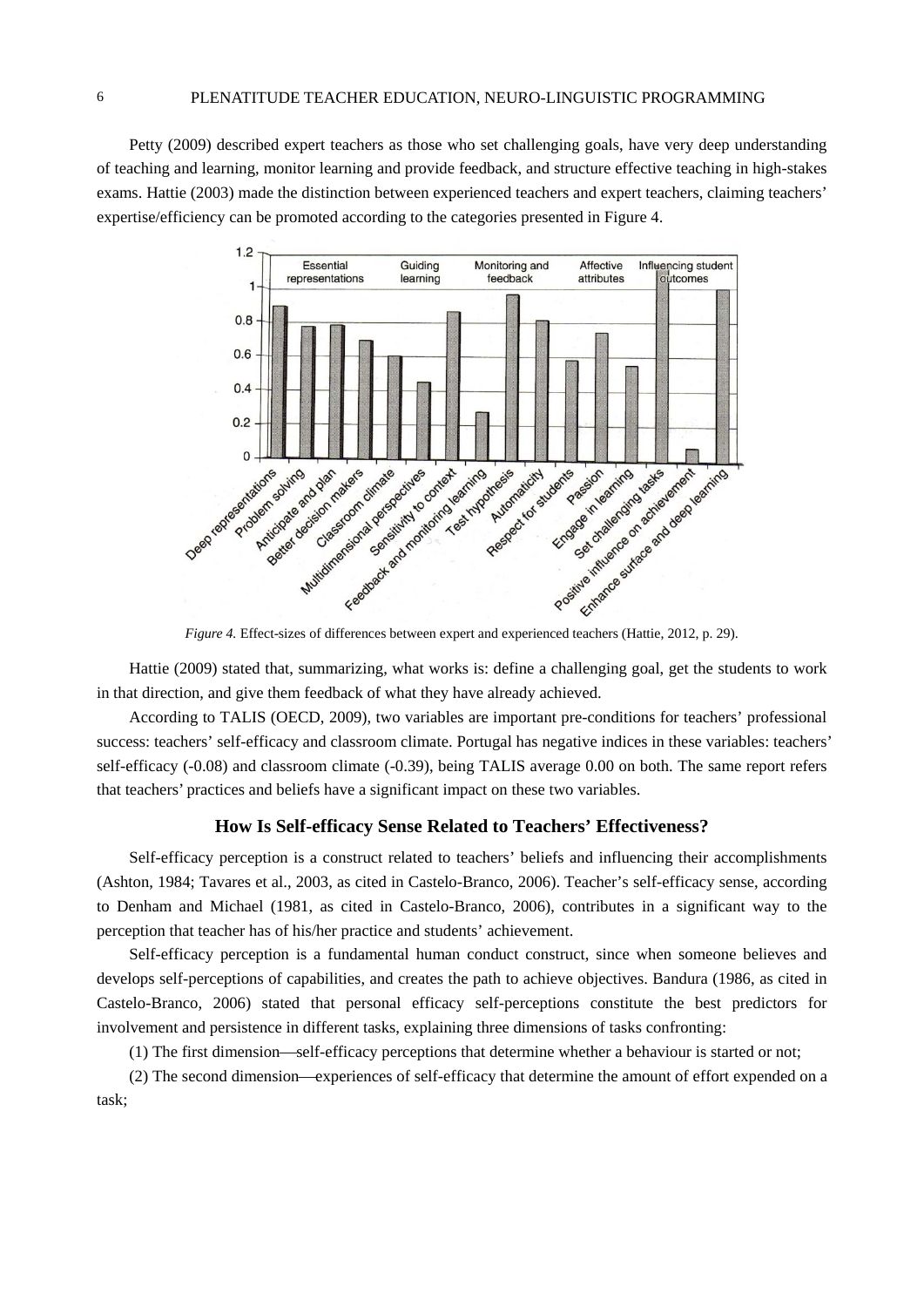(3) The third dimension—perceptions of self-efficacy that predict the individual persistence in face of obstacles and adverse circumstances.

Also, teachers' self-efficacy sense has a cognitive and an affective component (Ashton, 1984). The cognitive component involves two aspects: (1) The feeling of the probability that teachers can cause positive changes in students (according to their expectations of themselves and students); and (2) The assessment teachers make their own skills or abilities to cause such changes (Denham & Michael, 1981, as cited in Castelo-Branco, 2006). The affective component refers to the sense of pride or shame associated with the sense of efficacy (Denham & Michael, 1981, as cited in Castelo-Branco, 2006).

In the last three decades, a growing body of empirical evidence supports Bandura's theory: Teachers' self-efficacy beliefs are related to the effort teachers invest in teaching, the goals they set, their persistence when things do not go smoothly, and their resilience in the face of setbacks (Tschannen-Moran, Woolfolk, & Hoy, 1998, as cited in Tschannen-Moran & Hoy, 2005). Teachers' sense of efficacy has been related to their behaviour in the classroom and students' outcomes, such as students' self-efficacy beliefs, motivation, and achievement (Anderson, Greene, & Loewen, 1988; Ashton & Webb, 1986; Midgley, Feldlaufer, & Eccles, 1989; Ross, 1992, as cited in Tschannen-Moran & Hoy, 2005). Several studies have found that students with teachers who score highly on self-efficacy did better on standardized tests of achievement than their peers who are taught by teachers with low self-efficacy beliefs (Moore & Esselman, 1992; Anderson et al., 1988; Watson, 1991; Bamburg, 1994, as cited in Muijs & Reynolds, 2011).

Therefore, "teachers' belief in their own self-efficacy is related to their effectiveness" although it does not mean it is his/her cause (causal direction), most likely "the relationship goes both ways" (Muijs & Reynolds, 2011, p. 93).

#### **How Can Teachers' Self-efficacy Be Promoted?**

TALIS Report (OECD, 2009) stated that more professional development is often associated with greater teachers' self-efficacy; therefore teachers' educators have a core role to play. The growing demand attributed to teachers' professional and practical knowledge must not, in this framework, neglect personal development and understanding of themselves as the key aspects of teachers' professional growth.

## **What Is Classroom Climate's Role on Teachers' Effectiveness?**

Teachers' effectiveness is related to and dependent upon students' outcomes, therefore, teachers need to create classroom climate<sup>8</sup> which supports and promotes students' success (Hunt et al., 2009).

The importance of attending to classroom culture has been emphasized by Alton-Lee (1993, pp. 82-83, as cited in Anderson, 2004, p. 55), "to focus on the instructional dimension without attending to the lived culture of the classroom context makes invisible some of the most significant questions about both the learning and the well-being in classrooms".

Muijs and Reynolds (2011) presented several studies and meta-analysis in which classroom climate is identified as an important factor in pupil achievement (Mortimore et al., 1988; Brophy & Good, 1986; Rosenshine, 1979), self-esteem (Fraser, 1994), pupils' participation in the classroom and democratic values (Cotton, 1997), and lower levels of bullying and victimization (Shechtman, 2002). Byer (2000) also mentioned

<sup>&</sup>lt;sup>8</sup> Classroom climate "can be defined as the mood or atmosphere created by a teacher in her/his classroom, the way the teacher interacts with pupils, and the way the physical environment is set out" (Muijs & Reynolds, 2011, p. 137).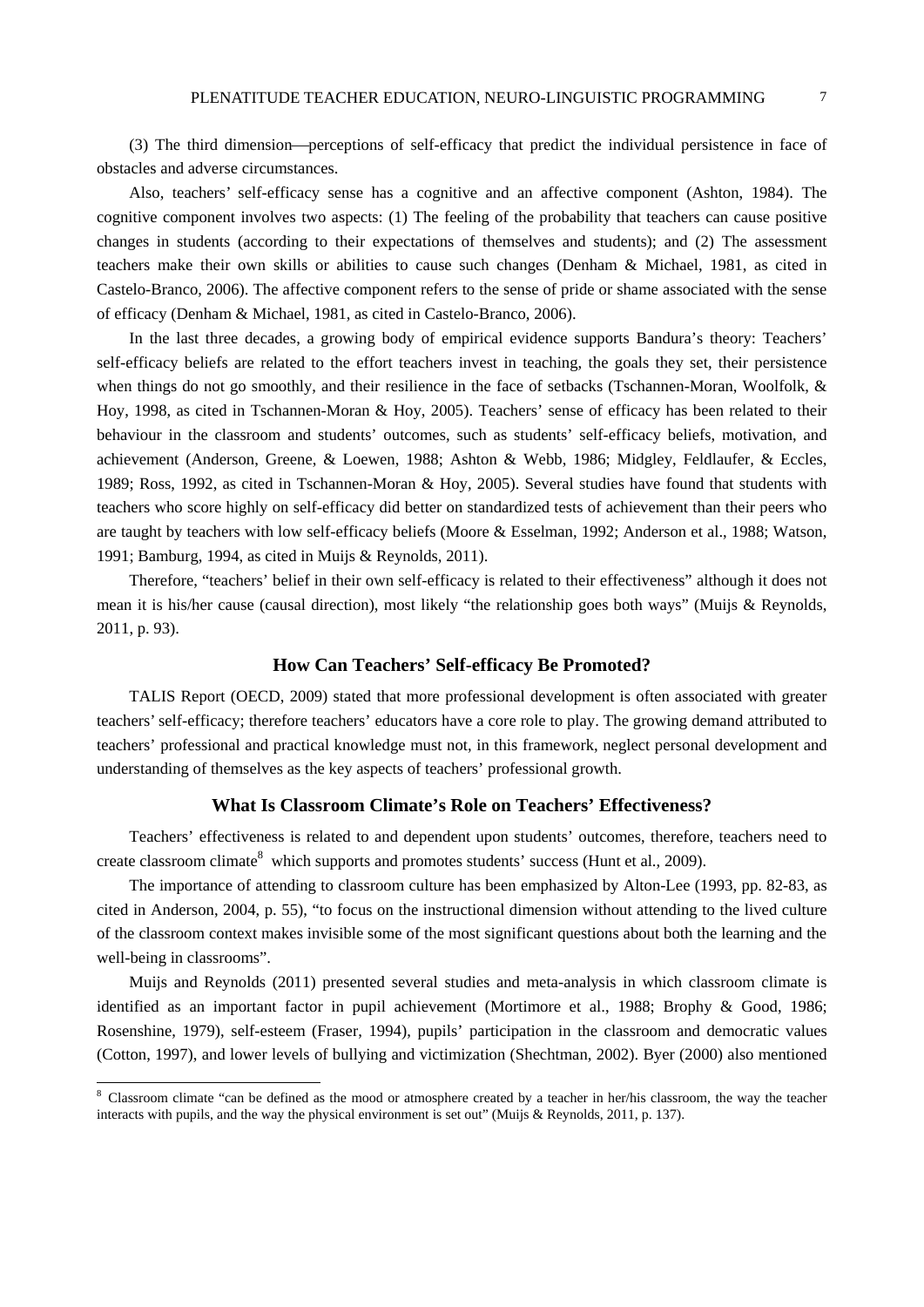studies which provide evidence of positive relationships between students' perceptions of classroom environment and learning outcomes (Fisher & Fraser, 1983; Martin-Reynolds & Reynolds, 1983; Moos, 1979; Trickett & Moss, 1974); students' perceptions of classroom environment explained substantial variance in their learning outcomes (Anderson, 2004; Fraser & Walberg, 1981; Walberg, 1976); there is a positive relationship between students' perceptions of the classroom climate and academic achievement (Moos & Moos, 1978), social attitude (Fouts, 1987; Fouts, Chan, & Biao, 1993), motivation (Knight & Waxman, 1990; Zevin, 1983), academic self-concept (Van Egmond, 1960; Knight & Waxman, 1990), and self-esteem (Schmuck & Schmuck, 1992).

In short, the development of a classroom climate really safe, generating confidence and acceptance, is crucial in children and adolescents' education and for success of any educational practice requiring a deep involvement by the teachers, reflecting not only on their professional skills but also—as a professional who deals with persons—reflecting on their own personal and social skills (Comenius, 2009).

#### **How Does Feedback Have Such Impact on Students' Achievement?**

Hattie (2009, p. 12) synthesized effect-sizes across meta-analyses to determine what has significant impact on students' achievement and stressed feedback as "the most powerful single influence enhancing achievement". Hattie's meta-analysis of 13,209 studies found that feedback from teachers and/or peers produced an average effect-size of 0.81; Marzano's meta-analysis of 488 studies involving students receiving feedback on the processes they used to complete a specific task produced an average effect-size of 0.74 (Petty, 2009).

So, feedback "is one of the most powerful influences on learning and achievement, but this impact can be either positive or negative", meaning that "the type of feedback and the way it is given can be differentially effective" (Hattie & Timperley, 2007, p. 81). In fact, research shows considerable variability on feedback effect-sizes, which indicates that some types are more powerful than others (Hattie, 2009). The least effective forms of feedback are praise, punishment, and extrinsic rewards; the most powerful form of feedback provides cues or reinforcement to the students related to learning goals (Hattie, 2009).

There must be a clear distinction between providing instruction and providing feedback, because, when feedback is combined with effective instruction in classrooms, it can be very powerful in enhancing learning. Feedback is what happens second, it can only build on something; it is of little use when there is no initial learning or surface information. So, "feedback needs to provide information specifically relating to the task or process of learning that feels a gap between what is understood and what is aimed to be understood" (Sadler, 1989, as cited in Hattie & Timperley, 2007). According to Wine and Butler (1994, p. 5740), "Feedback is information with which a learner can confirm, add to, overwrite, tune, or restructure information in memory, whether that information is domain knowledge, beliefs about self and tasks, or cognitive tactics and strategies" (as cited in Hattie & Timperley, 2007, p. 82).

Since "the main purpose of feedback is to reduce discrepancies between current understandings and performance and a learning intention or goal", the "major feedback questions are 'Where am I going?' (learning intentions/goals/success criteria), 'How am I going?' (self-assessment and self-evaluation), 'Where am I going to next?' (progression and new goals)" (Hattie, 2009, pp. 176-177).

According to Hattie and Timperley (2007, p. 82), feedback can be provided in different ways: "affective processes (increased effort, motivation, and engagement) and cognitive processes (restructuring understandings,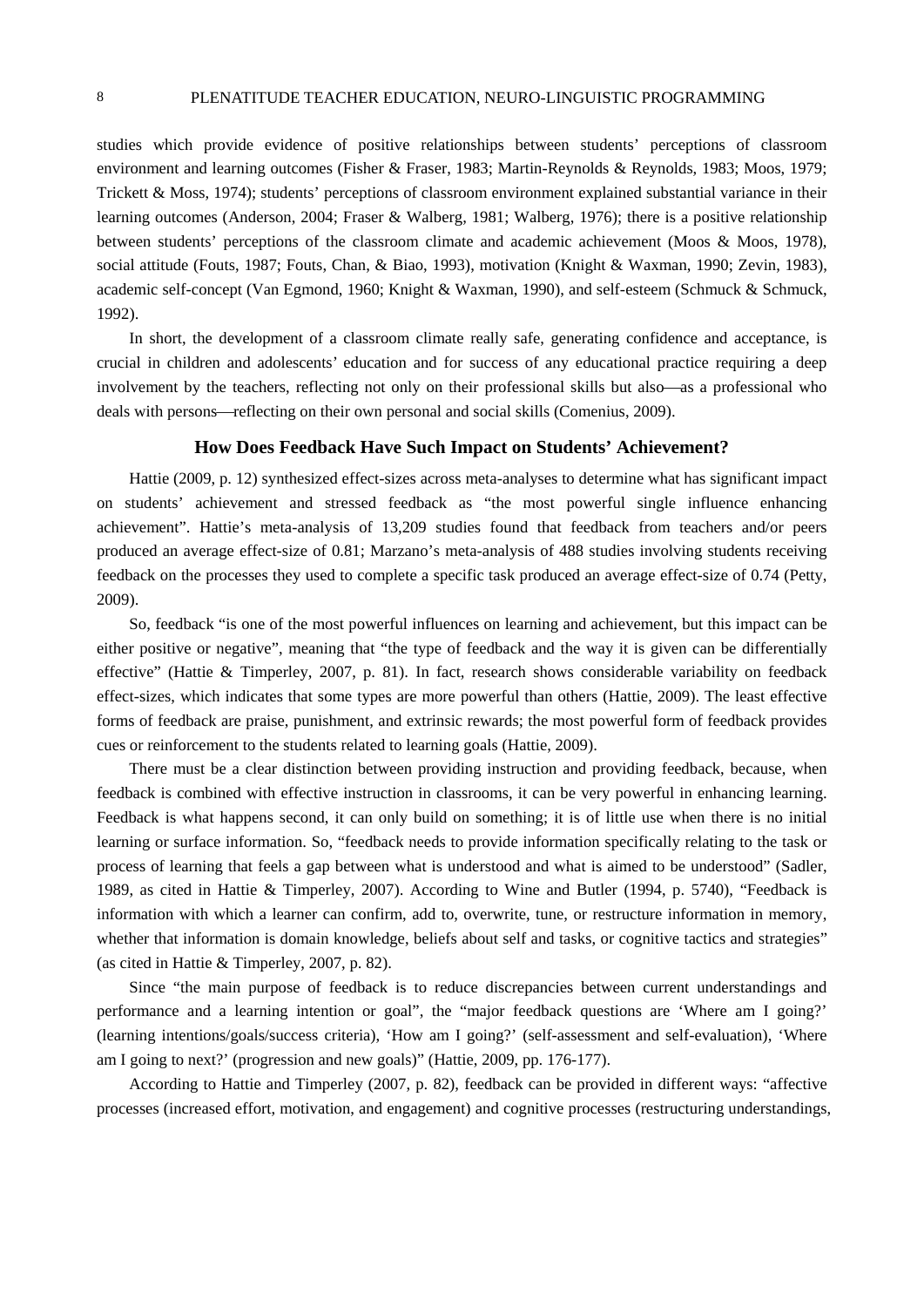confirming correctness/incorrectness, indicating more information, pointing directions, and alternative strategies)".

To be really effective, feedback must be a two-way road. As Hattie (2009, p. 173) found that feedback is even most powerful when it is from the students to the teacher: "When teachers seek, or at least are open to, feedback from students as to what students know, what they understand, where they make errors, when they have misconceptions, when they are not engaged—then teaching and learning can be synchronized and powerful". Petty (2009) enhanced that expert teachers seek feedback to test their own understanding of what is happening in their classrooms to determine their effectiveness and also give more feedback to their students.

Petty (2009), synthesizing research findings, presented feedback stages:

- (1) Presentation of information to students (student starts constructing their knowledge of the topic);
- (2) Application (student constructs or improves their construct of the topic through an activity);
- (3) Product (student produces a product from the learning activity, as a performance, answers, a document, etc.);
- (4) Feedback (student receives feedback on the product).

Informational **Feedback** PRESENT APPLY PRODUCT FEEDBACK New knowledge/info Activity for student to Student submits answer talk, AV, reading etc construct their learning project work, performance SELE FEEDRACK product Student's Product is<br>feedback to Student Learner makes/impro<br>their Construct of the<br>learning object REVIEW Construct KEVIEW<br>of knowledge/constructs<br>What was process?<br>Where else could process appl FEEDBACK BACK FEEDBACK BACK<br>Student's Product gives<br>Instructor or Peer feedback<br>on Student's understanding TEACHER FEEDBACK TEACHER FEEDBACK<br>Teacher or Peer gives feedback<br>on Student Product **Commission Commission** 

The same author operationalized feedback stages on a conceptual map (see Figure 5).

*Figure 5.* Feedback loops<sup>9</sup>.

It is clear that providing and receiving feedback requires much skill by students and teachers. "To be effective, feedback needs to be clear, purposeful, meaningful, and compatible with students' prior knowledge and to provide logical connections" (Hattie, 2009, p. 104). It also needs to prompt active information processing on the part of learners, have low task complexity, relate to specific and clear goals, and provide little threat to the person at the self-level.

According to OECD (2012), report on evaluation and assessment stated that in Portugal, "There is little emphasis in assessment practices on providing students' feedback and developing teacher-student interactions about student learning" (p. 10), suggesting that a "greater focus on a culture of feedback on student learning would deliver a number of wins for the system" (p. 148).

## **What Is Teachers' Education Role on Enhancing Effectiveness?**

UNESCO Report (Anderson, 2004) set a path to improve teachers' effectiveness by:

 $(1)$  Overcoming teachers' reluctance to change—mostly caused by: (a) a lack of awareness that change is

 9 Retrieved from http://thekglawyerblog.com/ptblog/articles/how-to-do-feedback-in-plt-an-evidence-based-approach/.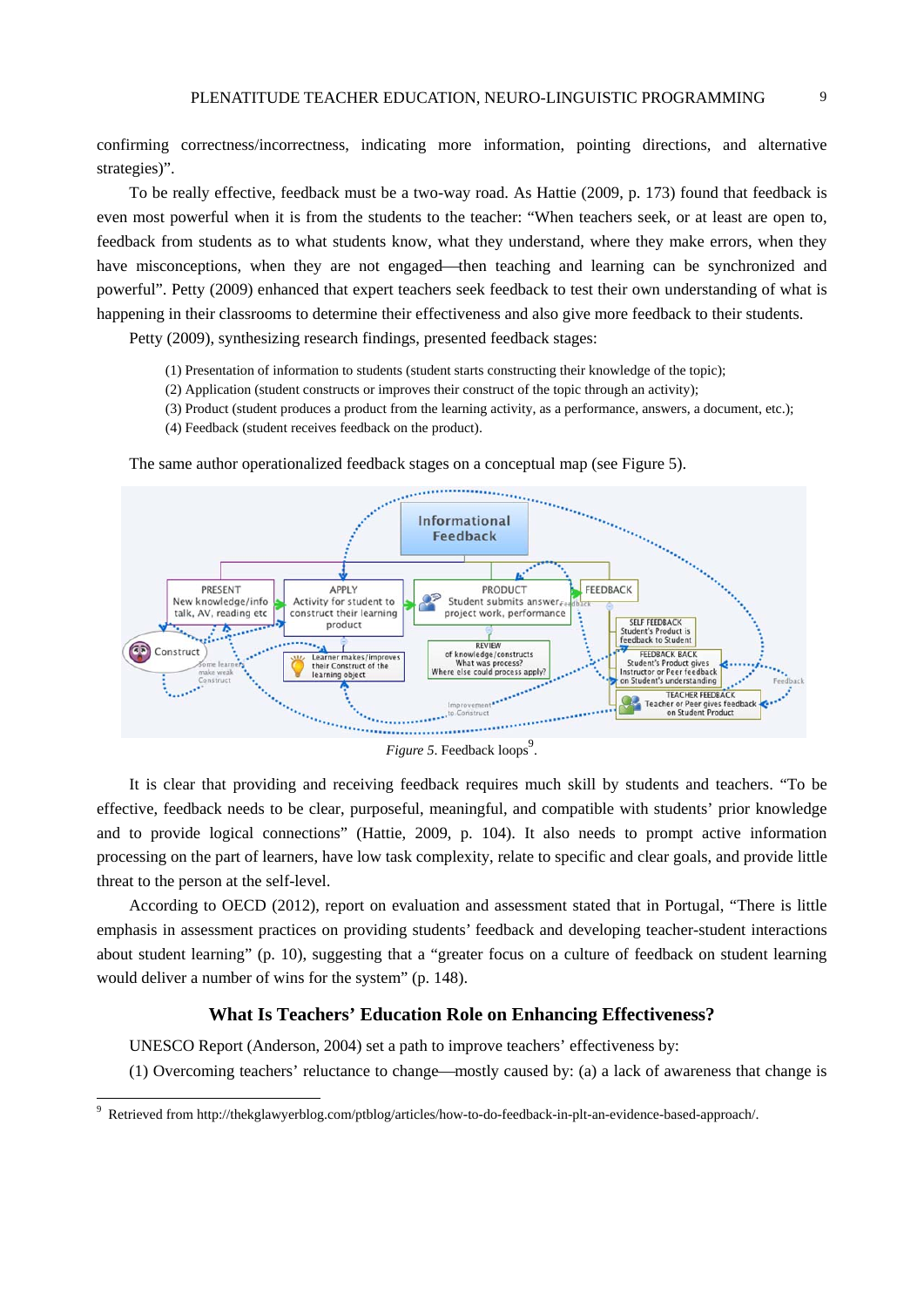needed; (b) a lack of knowledge (procedural) of how to change; and (c) the belief that changes will not make any difference to their students;

(2) Supporting the improvement efforts—providing opportunities to benefit from mistakes (as a source of information), providing opportunities to learn from others, and treating teachers as individuals.

To overcome reluctance to change, we need to play close attention on what might motivate them to get involved in an evidence-based practice. In a study<sup>10</sup>, all teachers reported to be "willing to engage with evidence if they thought it would help them enhance pupils' learning (and) help them to make a difference". Cordingley (2010), addressing teachers' training and aiming an evidence-based teaching practice, stated that new knowledge must be integrated into teachers' practice, so that they accept the risk of promoting change.

In our days, the problem is not lack of information, but rather, lack of evidence-based teachers' training. As Muijs and Reynolds (2011) stated, the next decade presents new challenges from the increased knowledge from educational research and the new knowledge from cognitive neuroscience. "Responding to these challenges through utilization of conventional methods of teacher education and professional development is unlikely to be adequate" (Muijs & Reynolds, 2011, p. 316).

Teachers' education has a core role to play; for instance, Portugal is one of the five countries in which the amount of professional development taken by teachers is significantly associated with classroom climate (OECD, 2009). In terms of professional development, according to this report, Portugal is slightly below the average percentage (88.5%) of teachers who participated in professional training in the previous 18 months, with 85.8%. Simultaneously, it is significantly above the average percentage (54.8%) of teachers who wished to participate in more training, with 76.2%.

The relevant data are a significant proportion of teachers (more than half) who think that professional development does not meet their needs (this is common across disciplinary groups). The extent to which this undermines the effectiveness of teachers is not measured by TALIS, but "it is difficult to imagine that such deficits are not to some extent detrimental to effective teaching and learning" (OECD, 2009, p. 77). These results point the need to ensure professional development opportunities that match teachers' needs.

Teacher education must give teachers the tools for effectiveness. Lemov (2010) stated: The path to excellence teaching is the focus on technique and its constant refinement, associated with strategy<sup>11</sup>. OECD (2009) advised teachers to use a wider range of instructional strategies and techniques. Torrance (2010, as cited in Petty, 2009) referred to "knowledge about action" and "actionable knowledge".

Teacher training towards effectiveness must be implemented both before and during teachers' careers:

No matter how good pre-service training for teachers is, it cannot be expected to prepare teachers for all the challenges they will face throughout their careers. Education systems therefore seek to provide teachers with opportunities for in-service professional development in order to maintain a high standard of teaching and to retain a high-quality teacher workforce. (OECD, 2009, p. 49)

Successful programs involve teachers in learning activities that are similar to those they will use with their students (OECD, 2009).

<sup>&</sup>lt;sup>10</sup> Teachers answered a questionnaire: Members of national teacher research panel, participants at TTA-funded research networking conferences, and teachers of TTA's school based research consortia (Cordingley, 2010).<br><sup>11</sup> This author makes the distinction between strategy and technique: Strategy is a generalized approach to problems, a wa

inform decisions; a technique is an action, can be practiced, honed and adapted throughout life.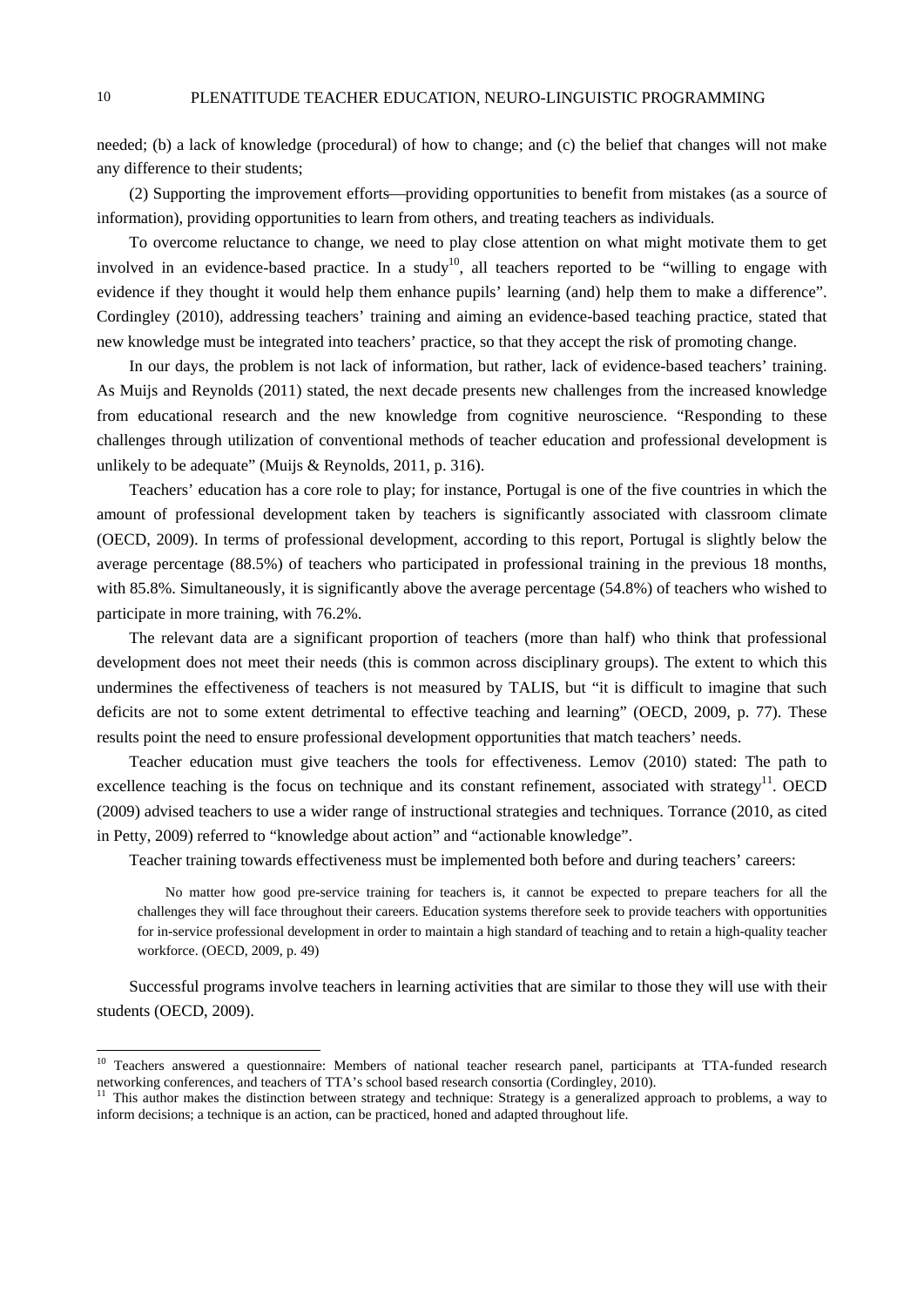#### **What Is NLP NLP (Neuro-linguistic Programming)?**

NLP can be defined shortly as "the study of the structure of subjective experience" (Dilts, Grinder, Bandler, & DeLozier, 1980, as cited in Wake, 2010, p. 13).

NLP has its origins in the early 1970s when Richard Bandler, a student of mathematics, and John Grinder, a professor of linguistics (University of California, Santa Cruz), began a process of discovering how masters (like Milton Erickson, Virginia Satir, or Fritz Perls) in the domain of therapeutic communications performed. What distinguished the work of these individuals was their unprecedented success with cases and clients that other reputable therapists had failed (see Figure 6).



*Figure 6*. Map of influences on NLP (Wake, 2010, p. 9).

So, the significant difference of Bandler and Grinder's approach is that, instead of studying what goes wrong and why, they studied what works and how it works. So, NLP studies "not only what effective people do but also how they go about doing it" (Churches & Terry, 2007, p. 1): The visible external behaviours/language and the internal mental processes that effective people use and the way in which they think. That is why NLP is sometimes described as the study of human excellence.

As Linder-Pelz and Hall (2007) explained that NLP is a communication model; it is about the internal representation of experience and how people communicate with themselves as well as others. It focuses on peoples' subjective experience and constructed reality (Tosey, Mathison, & Michelli, 2005) and how it relates to external behavior (see Figure 7).

NLP is related to education since its origins, as one of its founders Bandler (1985) stated that NLP explores "the subjective experience of the processes by which people learn things" (p. 117). Therefore, NLP is "an educational process. Basically, we are developing ways to teach people how to use their own brains" (Bandler, 1985, p. 7).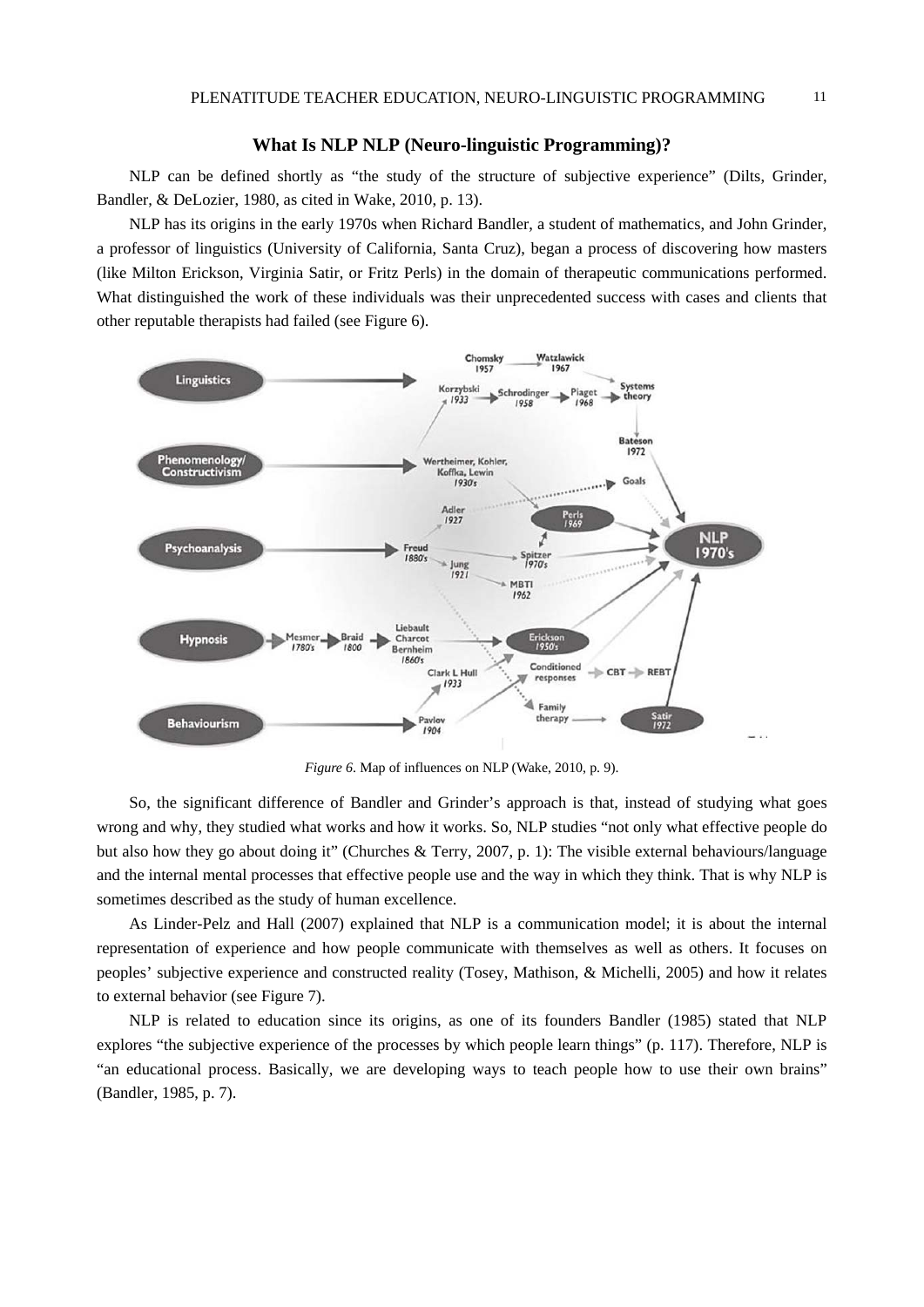

*Figure 7.* NLP communication model<sup>12</sup>.

"Neuro" refers to the way humans experience the world through their senses and translate sensory experiences into thought processes, both conscious and unconscious, which in turn activate the neurological system; "Linguistic" refers to the way we use language to make sense of the world, capture and conceptualize experience and then communicate that experience to others; "Programming" addresses the way people code (mentally represent) their experience and adopt regular and systematic patterns of response. (Hall & Belnap, 1999; Corsetty & Pearson, 2000, as cited in Linder-Pelz & Hall, 2007, p. 2)

# **How Can NLP Increase Teachers' Effectiveness?**

Teaching requires mastery over interpersonal and intrapersonal skills. In fact, "effective teaching begins and ends with our capacity to manage our internal responses and external behaviours" (Churches & Terry, 2007, p. vii). So, being NLP about personal effectiveness, it offers teachers a range of tools and techniques to develop interpersonal and intrapersonal capacity, manage emotions, and communicate more effectively.

Bandler (1985) noticed that "people who teach a subject may be very good at it, and know a lot about that particular area. However, they usually know very little about how they learned it, and even less about how to teach it to someone else" (p. 117). Churches and Terry (2007) noticed that teachers who achieve excellence have four main characteristics:

(1) Know what they want—identify precise and achievable outcomes; know what the purpose and direction of communication and action is;

(2) Know if they are getting what they want—develop sensory acuity to notice responses from pupils in order to provide feedback to ensure progress towards outcomes;

(3) Have the flexibility to change—adapt behaviour, language, and internal feeling, to a wide range of possibilities, in order to involve others in the outcome;

(4) Take action—use their senses to notice if they are achieving what they want in order to adapt quickly and respond effectively.

## **What Does Evidence Reveal About NLP Impact on Education?**

A good example is the Durham Project devised to provide groups of teachers with NLP training.

Schools benefit from using NLP by improving the quality of teaching and learning for students. Teachers share many

<sup>&</sup>lt;sup>12</sup> Retrieved from http://www.scoop.it/t/the-ethos-of-neuro-linguistic-programming.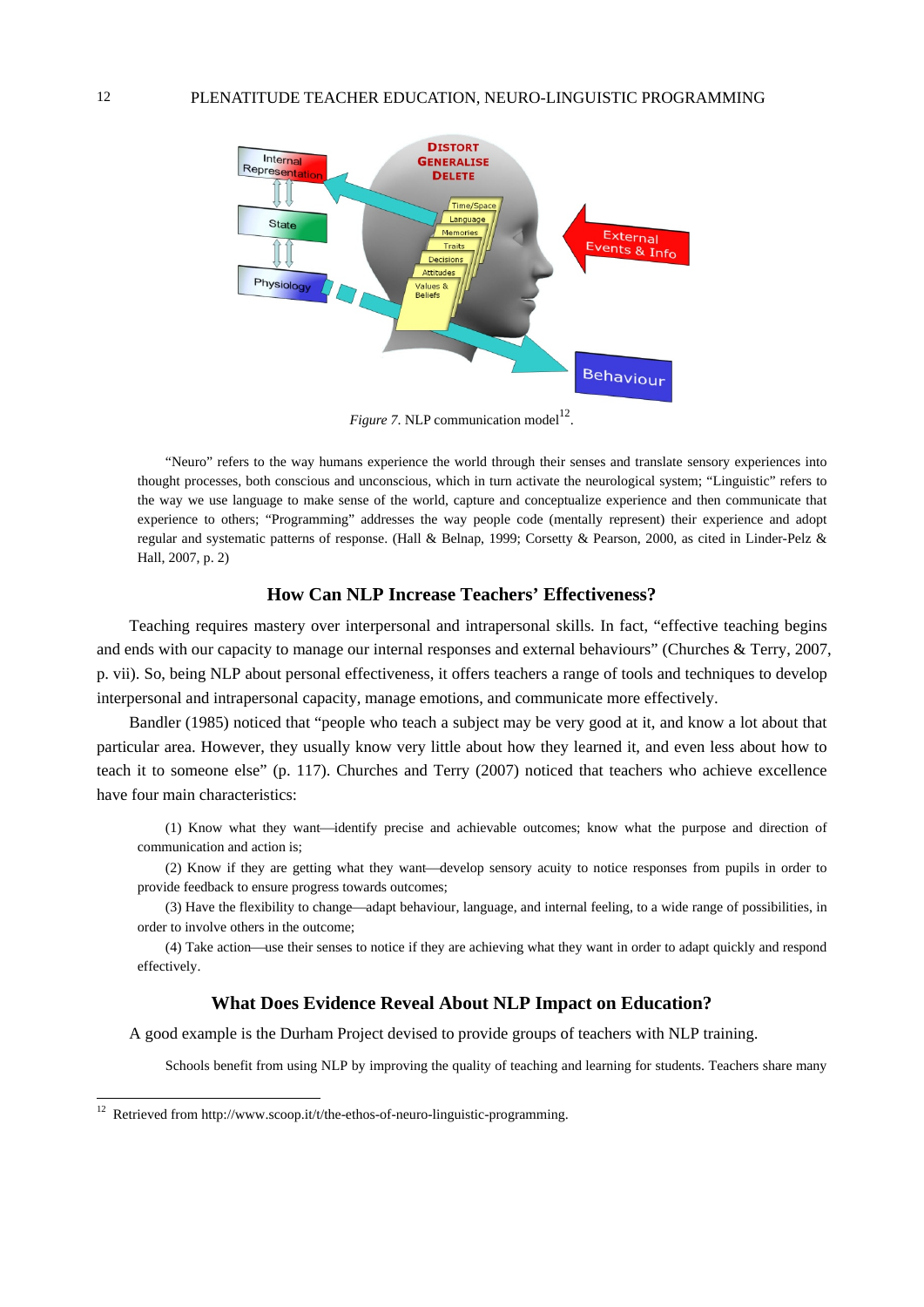of the techniques they learned, such as engaging and motivating students, supremely effective communication, improved tutoring, lively learning and much more. All of this is designed to raise standards of achievement and crucially to help schools raise levels of wellbeing in staff and pupils $^{13}$ .

Preparing this project, Benson and Carey (2006) made a "Summary Report" which reviews 111 studies/articles about NLP application in schools. The studies/articles represent a wide variety: academic articles, conferences, quantitative and qualitative studies, case studies, different strategies and techniques of NLP applied individually or combined, impact on students, teachers, parents, environment school... studies provide evidence on which they based their conclusions in favor of applying NLP in schools, addressing the following areas:

(1) Communication in the classroom-language and learning; non-verbal communication and interpersonal skills; and study skills;

 $(2)$  Emotional and behavioural difficulties—specific learning difficulties and educational psychology;

(3) Emotions and learning—learning and anxiety; self-expression; emotional states management; self-esteem; self-concept; motivation and relationships in the classroom; learning mindfulness; and approach to learning, information processing, and serotonin levels;

(4) Adapting the teaching style—combining the teaching style to the various sensory learning preferences and behaviour; specific strategies and approaches (spelling strategy, creative strategy, well-formed outcomes); modeling; meta-programs; e-learning; and professional identity;

(5) School community—peer counseling; building positive relationships with parents; and parental behaviour and home environment.

The majority of studies draw positive conclusions from the use of NLP in the classroom practice (the few articles which give negative opinion do not provide evidence), with a strong emphasis on the use of influence language patterns, awareness of all the sensory modalities and the use of anchors; there are still references to intervention in social and behavioural difficulties.

The Durham Project consisted of giving NLP training to teachers from 12 schools on NLP definition, presuppositions, well-formulated outcomes, eyes access cues, modalities and sub modalities, anchors, rapport, metamodel, Milton model, and emotional state management. Then there was an intervention phase, from individual to groups or classes. One NLP technique or strategy or a combination of several was used. Students' ages vary from 3 to 17. Schools' dimension was from small rural school to big secondary town school. This resulted in 24 case studies (Carey, Churches, Hutchinson, Jones, & Tosey, 2009), which revealed that teachers: optimized their professional skills; shared these approaches with their colleagues; used influential language, being able to motivate students to learn more; could understand students in a completely different level; achieved significant change in students' individual and group behaviour; there was improvement in their feelings about their own abilities to handle difficult situations in the classroom; there was significant improvement in levels of self-confidence of students; students were more motivated; learning in the classroom was improved. Therefore, evidence indicates that NLP can enhance teachers' effectiveness $^{14}$ .

 $^{13}$  Retrieved from http://meta4education.co.uk/the-durham-project/.

<sup>&</sup>lt;sup>14</sup> There are more recent researches and articles about NLP applied in educational context but, due to space limits, we decided to refer "only" the above.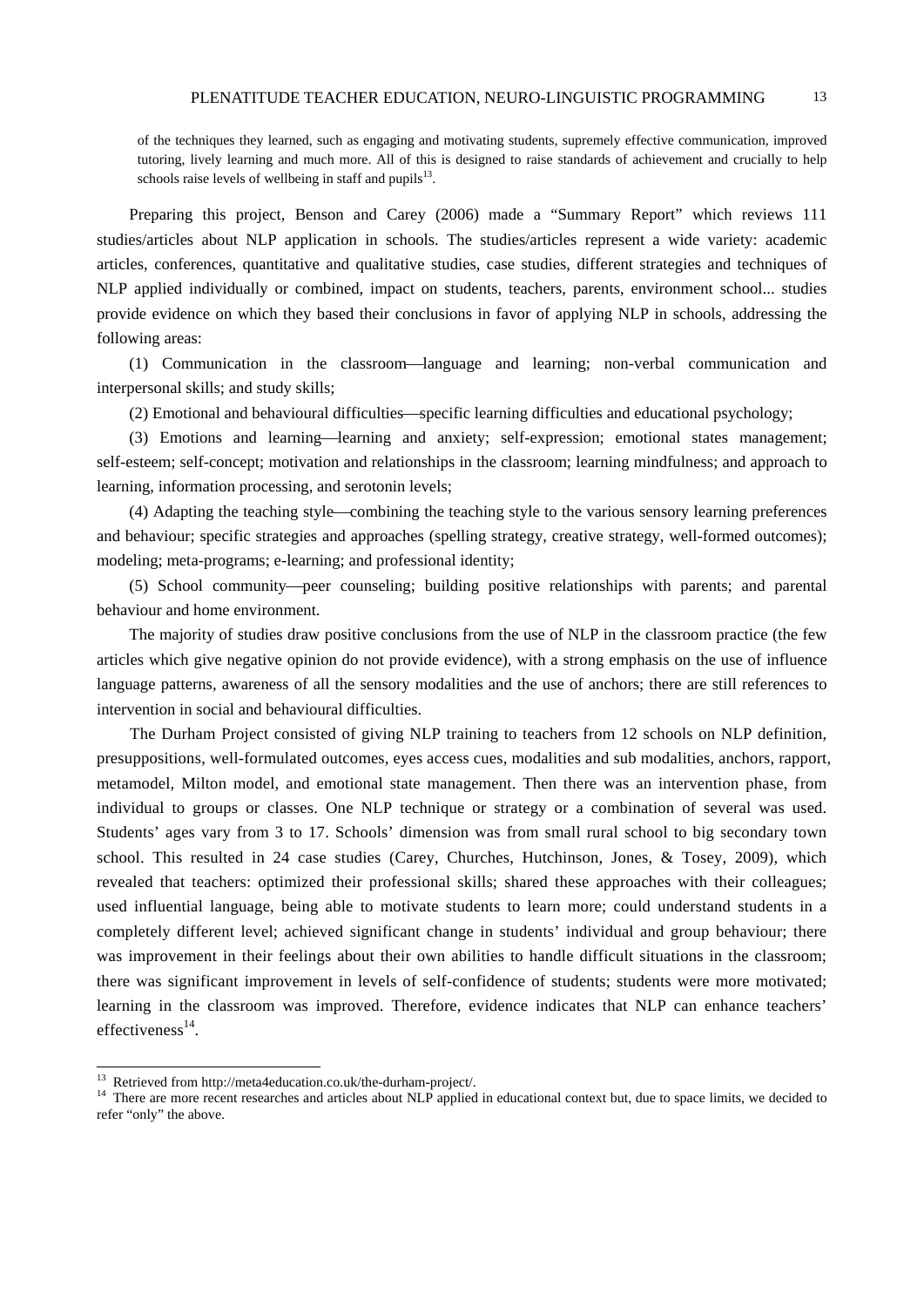### **Which Teachers' Effectiveness Factors Can NLP Improve?**

Evidence indicates that NLP can help teachers in areas than enhance teachers' effectiveness, such as:

(1) Factors above 0.50 (except "students' prior cognitive ability"), from Hattie's (2003) table of effect-sizes of school factors on students' achievement (see Table 1);

- (2) Teachers' sense of self-efficacy;
- (3) Teachers' beliefs and expectations;
- (4) Classroom climate management.

## **What Is Our PLENATITUDE Proposal?**

We are planning an NPL teachers' continuous education course (25 hours with presential learning and 25 hours of autonomous work). Presential sessions will take place every two weeks and autonomous work will be developed by the teachers between them, at the end a reflexive report is done. Table 2 presents the content and activities designed for presential sessions.

## Table 2

*Content and Activities for PLENATITUDE Teacher Training Sessions* 

| Presential learning                                                                                                                                                                                                                                                                                                                                                                                                                                                                                       |                                                                                                                |  |
|-----------------------------------------------------------------------------------------------------------------------------------------------------------------------------------------------------------------------------------------------------------------------------------------------------------------------------------------------------------------------------------------------------------------------------------------------------------------------------------------------------------|----------------------------------------------------------------------------------------------------------------|--|
| Content                                                                                                                                                                                                                                                                                                                                                                                                                                                                                                   | <b>Activities</b>                                                                                              |  |
| Knowledge ("We have all the resources we need to have success")                                                                                                                                                                                                                                                                                                                                                                                                                                           | Miller's magical 7                                                                                             |  |
| Brain—constitution, working, learning, and neuro-plasticity                                                                                                                                                                                                                                                                                                                                                                                                                                               | <b>TOTE</b> model                                                                                              |  |
| √ Representational systems—visual, auditory, kinesthetic, and auditory-digital                                                                                                                                                                                                                                                                                                                                                                                                                            | Eye accessing cues                                                                                             |  |
| $\checkmark$ Interaction mind/body—posture, breathing, and heart rate                                                                                                                                                                                                                                                                                                                                                                                                                                     | Rapid relaxation techniques                                                                                    |  |
| Self-knowledge ("The map is not the territory")<br>✓ Communication model—sensory filters (senses) and mental filters (values,<br>beliefs, meta-programas, memories, etc.)<br>Mental representation of reality-generalization, distortion, and omition<br>$\checkmark$<br>$\checkmark$ Neurological levels—context, behaviour, capacities, believes and values,<br>identity, and mission<br>Motivation-certainty, variety, significance, connection, growth, and<br>$\checkmark$<br>contribution (Robbins) | Sensory acuity<br>Meta-model<br>Mapping across<br>Modalities and sub-modalities<br>Neurologic levels alignment |  |
| Intrapersonal skills ("There is no failure, only feedback")                                                                                                                                                                                                                                                                                                                                                                                                                                               | Anchoring                                                                                                      |  |
| $\checkmark$ Emotional states management—from presented state to desired state                                                                                                                                                                                                                                                                                                                                                                                                                            | Excellence circle                                                                                              |  |
| Sensory acuity-approach the "map" to reality                                                                                                                                                                                                                                                                                                                                                                                                                                                              | Perceptual positions                                                                                           |  |
| Behaviour flexibility—the most flexible element controls the system                                                                                                                                                                                                                                                                                                                                                                                                                                       | <b>Dissociation</b>                                                                                            |  |
| ✓                                                                                                                                                                                                                                                                                                                                                                                                                                                                                                         | Attract the future                                                                                             |  |
| Interpersonal skills ("communication = response")                                                                                                                                                                                                                                                                                                                                                                                                                                                         | Milton model                                                                                                   |  |
| Effective communication—calibration, rapport, and leadership                                                                                                                                                                                                                                                                                                                                                                                                                                              | Verbal ju-jitsu                                                                                                |  |
| Meta-programmes—general/specific, away from/to, procedures/possibilities,                                                                                                                                                                                                                                                                                                                                                                                                                                 | Pace/lead                                                                                                      |  |
| ✓                                                                                                                                                                                                                                                                                                                                                                                                                                                                                                         | Chunking up/down/across                                                                                        |  |
| internal/external, and similarity/difference                                                                                                                                                                                                                                                                                                                                                                                                                                                              | Adequate contents to meta-programmes                                                                           |  |
| Body language—satir's categories                                                                                                                                                                                                                                                                                                                                                                                                                                                                          | Spatial anchoring                                                                                              |  |
| $\checkmark$                                                                                                                                                                                                                                                                                                                                                                                                                                                                                              | Stepping stone                                                                                                 |  |
| ✓ Objectives—well-formulated                                                                                                                                                                                                                                                                                                                                                                                                                                                                              | Feedback sandwich                                                                                              |  |
| Powerful questions-promote reflection                                                                                                                                                                                                                                                                                                                                                                                                                                                                     | Strokes 1/5                                                                                                    |  |
| $\checkmark$ Feedback—for success                                                                                                                                                                                                                                                                                                                                                                                                                                                                         | Embedded commands                                                                                              |  |
| Behaviour management-"All behaviour has a positive intent"                                                                                                                                                                                                                                                                                                                                                                                                                                                | Peripheral praise                                                                                              |  |
| ✓                                                                                                                                                                                                                                                                                                                                                                                                                                                                                                         | Metaphors                                                                                                      |  |
| ← Accelerated learning—emotional state, music, etc.                                                                                                                                                                                                                                                                                                                                                                                                                                                       | Mind map                                                                                                       |  |

Teacher's autonomous work will be developed between the sessions. Each teacher selects a class to apply NLP techniques and strategies. To do so, each teacher creates materials, as for instance:

(1) Charts for students' representational systems;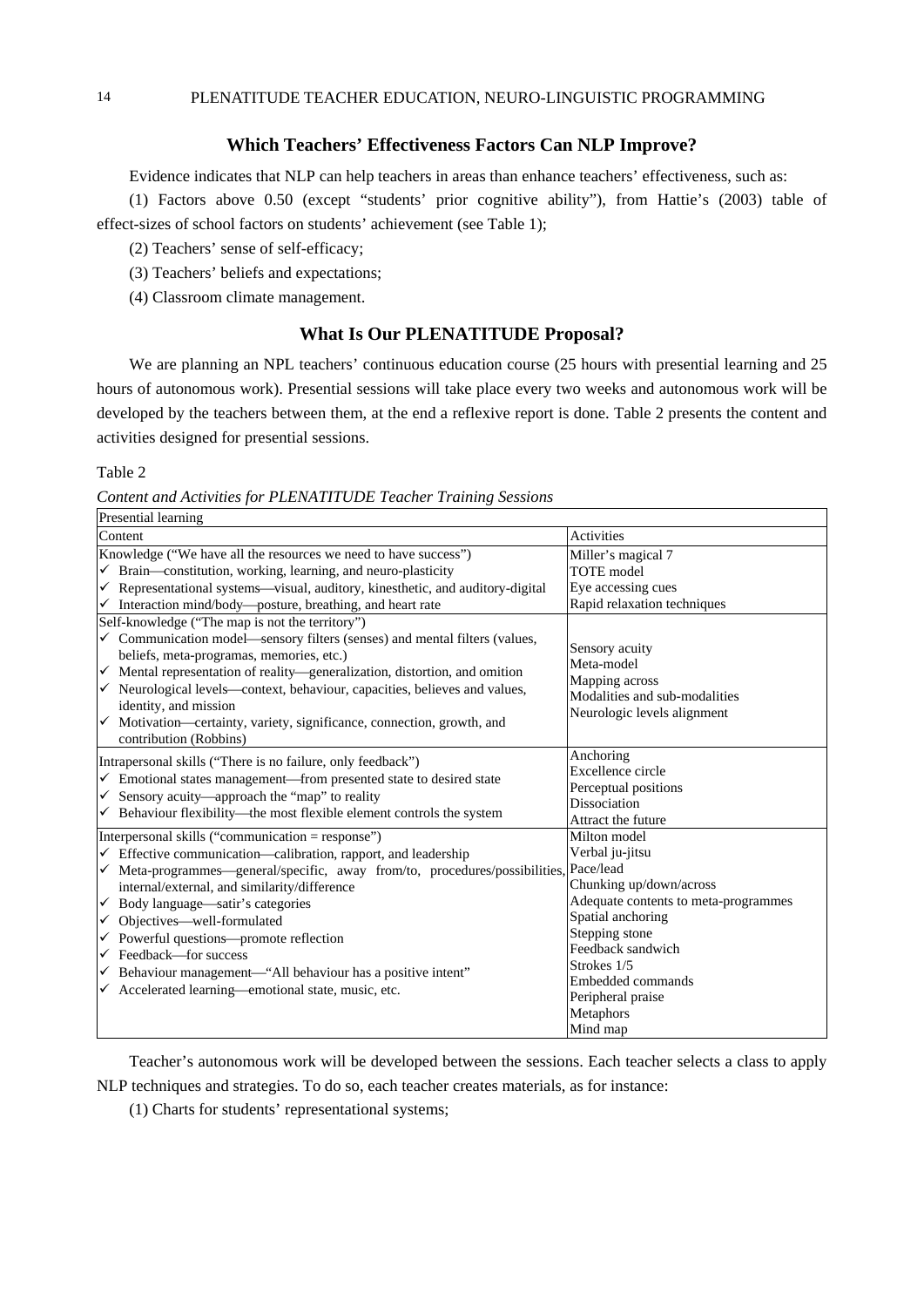- (2) Reminders of rapid relaxation techniques;
- (3) Samples of meta-model application to their class;
- (4) Samples of "pace/lead" applied to their discipline contents;
- (5) Well-formed outcomes (for teachers and pupils);
- (6) Samples of "feedback sandwich" for their students;
- (7) Samples of "powerful questions" applied to their content;
- (8) Samples of "metaphors" applied to their discipline content;
- (9) "Mind maps" (for planning and content).

 $\overline{a}$ 

Each time, teachers make a reflective report, stating how they applied difficulties and observed results. At the end, teachers make a general reflective report.

## **A Detailed Example: Teachers' Beliefs**

Beliefs have a determinant role in teachers' efficiency. Gage (1977) talked about "implicit theory" as a hierarchically organized set of beliefs about the adequate purposes and means of teaching, students' characteristics, modes of learning and how this interact to influence teachers' behaviour and their decision-making. It is what allows teachers to handle the abundance of problematic situations they face daily.

There is a great variety of teachers' beliefs, attitudes, and practices:

The postulated relations of these constructs of the perceived quality of the learning environment and teachers' job satisfaction are by and large found across countries, confirming their relevance for teachers and schooling. An important policy issue is therefore, how to further facilitate these aspects of teachers' effectiveness. (OECD, 2009, p. 120)



*Figure 8.* Neurological levels of change applied to educational context<sup>15</sup>.

According to Korthagen (2004), any attempt to describe the essential qualities of a good teacher should

<sup>&</sup>lt;sup>15</sup> Adapted from an image retrieved from http://www.psychologyafrica.com/2009/12/at-what-level-does-the-journey-begina-quick-look-at-nlp/. Korthagen (2004) presented levels as concentric circles, we have chosen Dilts' original pyramid shaped.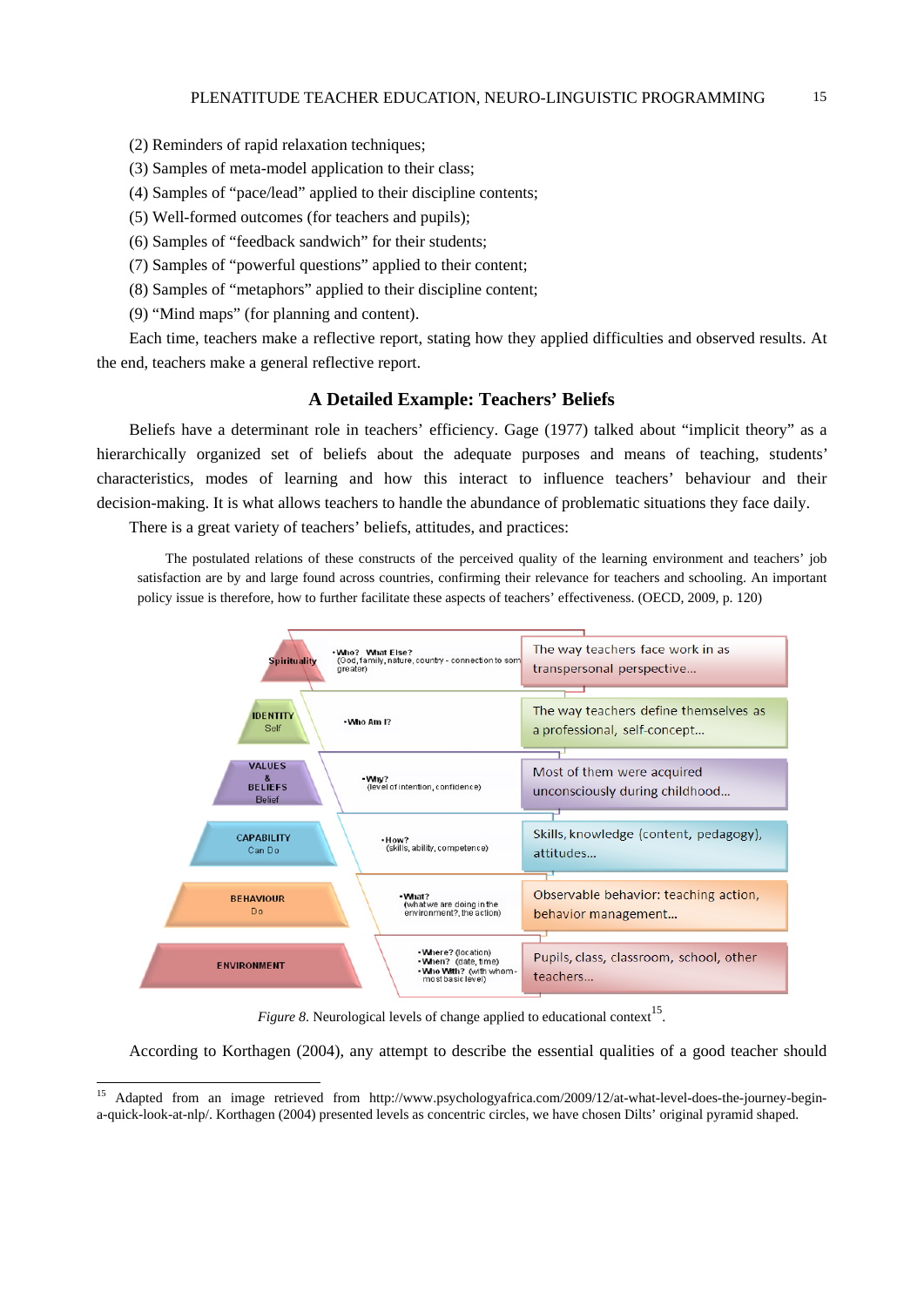take into account that various levels are involved that fundamentally differ from each other, being the level of teachers' competencies just one of these. This author introduced a model clarifying the various levels and offering a framework for reflecting about teachers' effectiveness. He pointed as reasons for this approach: (1) Changes in the aims and methods of teacher education are taking place worldwide; (2) There is considerable emphasis on promoting reflection in teachers, but at the same time, it is not always clear exactly what teachers are supposed to reflect on when wishing to become better teachers; and (3) The pedagogy of teacher education strongly builds on insights from other disciplines, so it must take into account that new developments have taken place.

Korthagen (2004) proposed a framework based on Bateson's learning levels and Dilts' neurological levels (see Figure 8).

Often, for instance, when a teacher faces a dilemma, it arises from a mismatch between different levels, for example, a mismatch between belief and behaviour, which can be addressed by the technique of "neurological levels alignment".

This holistic approach allows an integrative perspective of what being a good teacher is, in harmony with the different levels. Only the levels of "environment" and "behaviour" can be seen by others, but they all influence each other, sometimes the problem is that there are incongruities between levels. The awareness of the existence of these levels can help to have a notion of our limitations and "open" the way for transformative, consistent, and durable change.

NLP is growing and developing.

Recent advances in neuroscience and cognitive linguistics have provided an ideal opportunity for NLP to demonstrate the effectiveness of its approach with researchers… beginning to demonstrate some of what NLP has had as a fundamental theory for over 30 years. (Wake, 2010, p. 195)

Therefore, NLP is a path to promote teachers' effectiveness, it is surely not the only one but we believe that training teachers in NLP techniques and strategies can be a major contribute.

Consciously, we teach what we know; unconsciously, we teach who we are. (Hamachek, 1999, p. 209, as cited in Korthagen, 2004, p. 77)

#### **References**

Anderson, L. (2004). *Increasing teacher effectiveness*. International Institute for Educational Planning. Paris: UNESCO. Bandler, R. (1985). *Using your brain for a change*. Utah: Real People Press.

Benson, K., & Carey, J. (2006). *DurhamNLP in education project*. Imagine, Science Learning Centre.

- Byer, J. L. (2000). Measuring the positive effects of students' perceptions of classroom social climate on academic self-concept. *Journal of Social Studies Research, 24*(1), 25-34. Retrieved from http://www.eric.ed.gov/PDFS/ED429088.pdf
- Carey, J., Churches, R., Hutchinson, G., Jones, J., & Tosey, P. (2009). *Neuro-linguistic programming and learning: Teacher case studies on the impact of NLP in education*. Reading: CfBT Education Trust.
- Castelo-Branco, M. C. (2006). Body, self-efficacy and labor capacity: On the path to teachers' well-being (Research carried out under the Project POCTI/ESP/40743/2001). In *Work capacity's promotion strategies in various professional sectors (specificity of teachers' work capacity)*. Retrieved from https://ria.ua.pt/bitstream/10773/4948/1/206583.pdf

Churches, R. (2010). *Effective classroom communication*. Hampshire: Teachers Pocketbooks.

Churches, R., & Terry, R. (2007). *NLP for teachers, how to be a highly effective teachers*. Camarthen: Crown House Publishing.

Comenius. (2009). Classroom climate in inclusive environments. In *IRIS—Improvement through research in the inclusive school*, *education and culture lifelong learning programme*. Retrieved from http://www.irisproject.eu/teachersweb/PT/docs/TT\_ Clima\_Sala\_de\_Aula\_WD\_PT.pdf